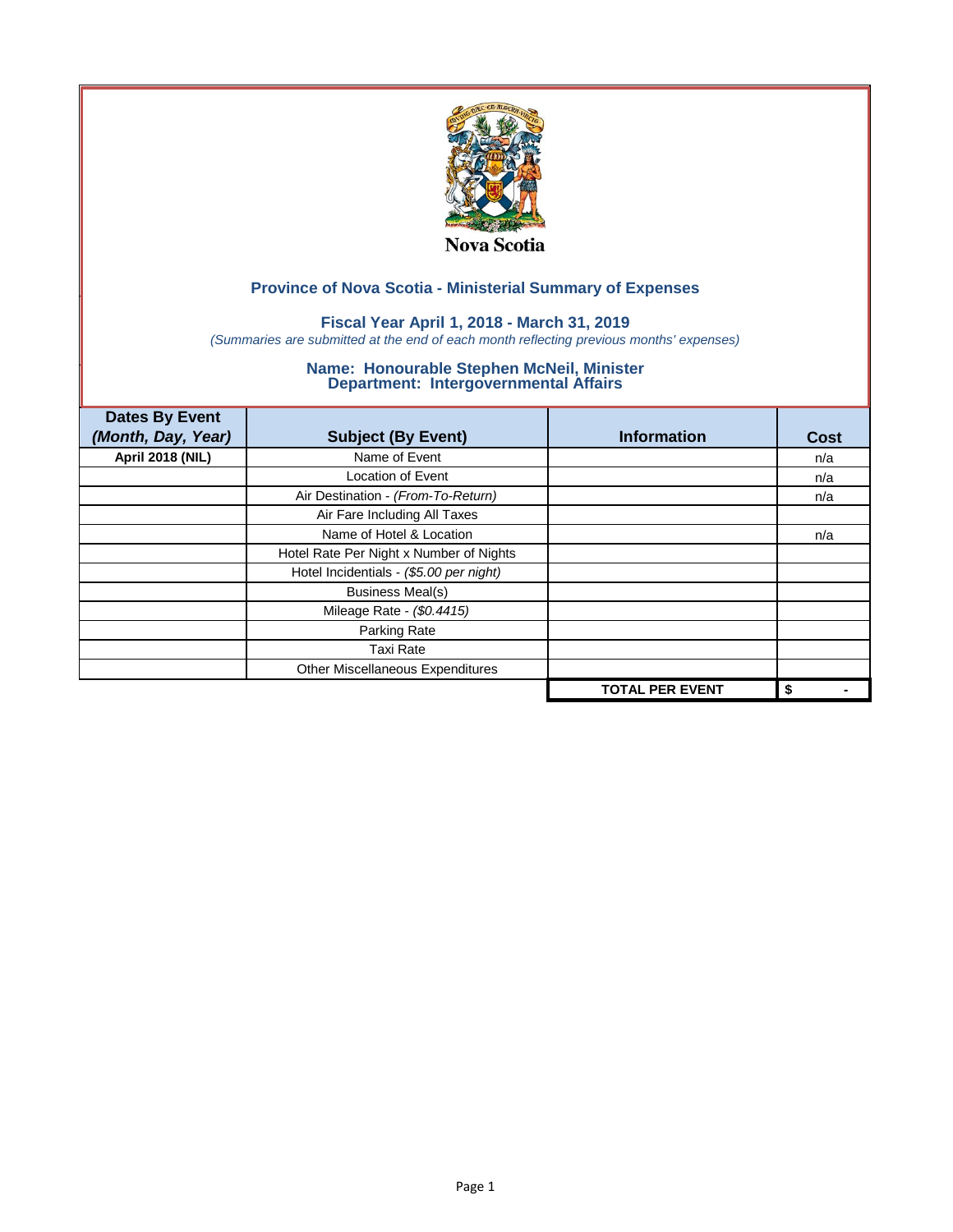

### **Fiscal Year April 1, 2018 - March 31, 2019**

*(Summaries are submitted at the end of each month reflecting previous months' expenses)*

| <b>Dates By Event</b> |                                         |                                                                 |    |          |
|-----------------------|-----------------------------------------|-----------------------------------------------------------------|----|----------|
| (Month, Day, Year)    | <b>Subject (By Event)</b>               | <b>Information</b>                                              |    | Cost     |
| May 31-June 9, 2018   | Name of Event                           | Europe Trade Mission                                            |    | n/a      |
|                       | <b>Location of Event</b>                | France, United Kingdom                                          |    | n/a      |
|                       | Air Destination - (From-To-Return)      | Halifax-Paris-Munich-London-Halifax                             |    | n/a      |
|                       | Air Fare Including All Taxes            |                                                                 | \$ | 1,317.65 |
|                       | Name of Hotel & Location                | Gastwerk Hotel, Hamburg, Germany                                |    | n/a      |
|                       | Hotel Rate Per Night x Number of Nights | \$158.76 CAD x 1 night                                          | \$ | 158.76   |
|                       | Name of Hotel & Location                | Le Meridien, Munich, Germany                                    |    | n/a      |
|                       | Hotel Rate Per Night x Number of Nights | \$319.37 CAD x 1 night<br>\$319.38 CAD x 1 night                | \$ | 638.75   |
|                       | Name of Hotel & Location                | The Trafalgar St. James, London, UK                             |    | n/a      |
|                       | Hotel Rate Per Night x Number of Nights | \$515.56 CAD x 1 night<br>\$515.57 CAD x 1 night                | S  | 1,546.70 |
|                       | Hotel Incidentials - (\$5.00 per night) | 8 nights                                                        | \$ | 40.00    |
|                       | Business Meal(s)                        | International per diems<br>(3 breakfasts, 3 lunches, 4 dinners) | \$ | 556.99   |
|                       | Mileage Rate - (\$0.4415)               |                                                                 |    |          |
|                       | Parking Rate                            |                                                                 |    |          |
|                       | <b>Taxi Rate</b>                        |                                                                 |    |          |
|                       | Other Miscellaneous Expenditures        |                                                                 |    |          |
|                       |                                         | <b>TOTAL PER EVENT</b>                                          | \$ | 4,258.85 |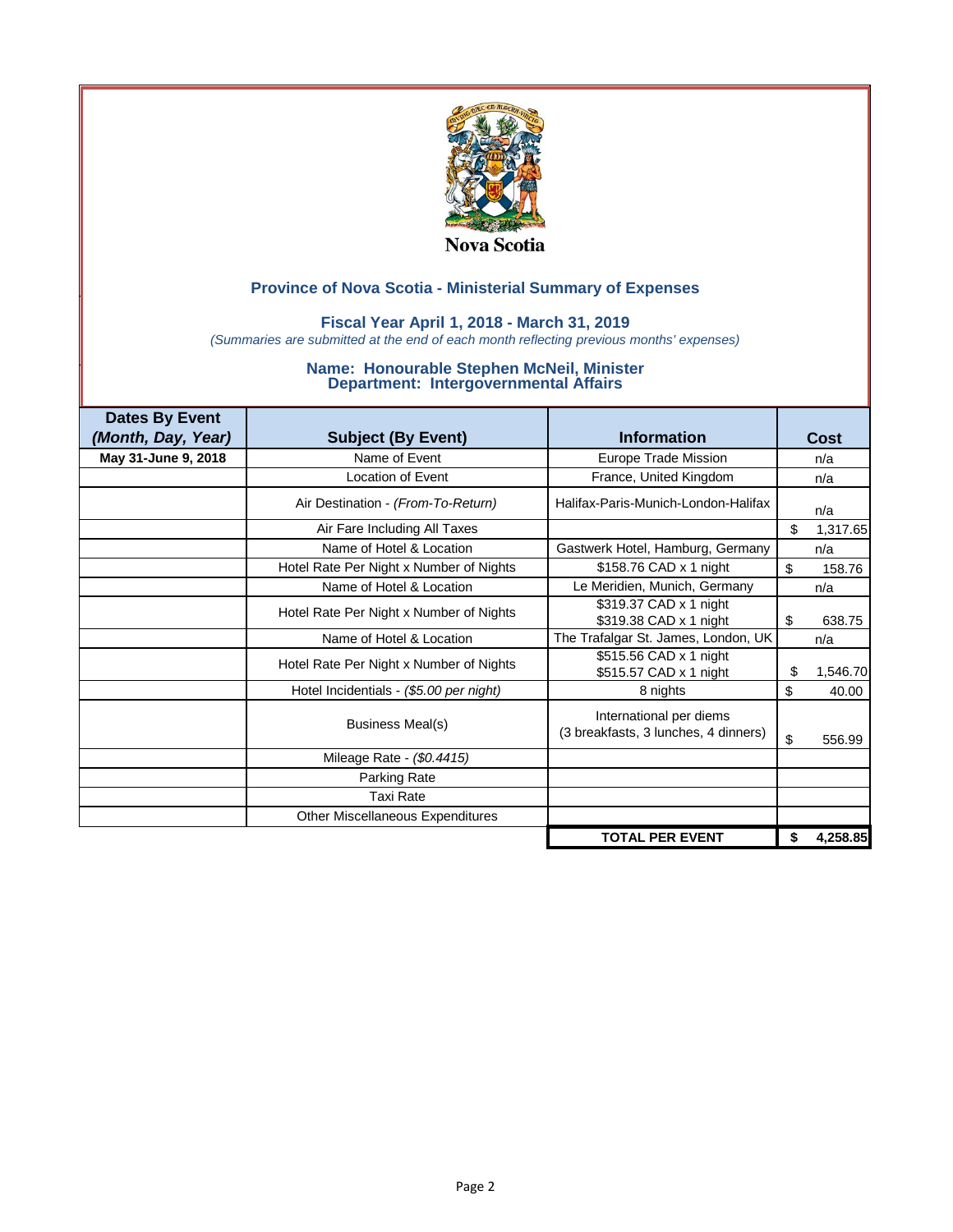

## **Fiscal Year April 1, 2018 - March 31, 2019**

*(Summaries are submitted at the end of each month reflecting previous months' expenses)*

| <b>Dates By Event</b> |                                         |                                                        |              |
|-----------------------|-----------------------------------------|--------------------------------------------------------|--------------|
| (Month, Day, Year)    | <b>Subject (By Event)</b>               | <b>Information</b>                                     | <b>Cost</b>  |
| July 9-10, 2018       | Name of Event                           | <b>Atlantic Growth Strategy</b>                        | n/a          |
|                       | Location of Event                       | Summerside, PEI                                        | n/a          |
|                       | Air Destination - (From-To-Return)      |                                                        | n/a          |
|                       | Air Fare Including All Taxes            |                                                        |              |
|                       | Name of Hotel & Location                | Quality Inn & Suites Garden of the<br>Gulf, Summerside | n/a          |
|                       | Hotel Rate Per Night x Number of Nights | \$225.05 x 1 night                                     | \$<br>225.05 |
|                       | Hotel Incidentials - (\$5.00 per night) | 1 night                                                | \$<br>5.00   |
|                       | <b>Business Meal(s)</b>                 | 1 dinner per diem                                      | \$<br>20.00  |
|                       | Mileage Rate - (\$0.4415)               |                                                        |              |
|                       | Parking Rate                            |                                                        |              |
|                       | <b>Taxi Rate</b>                        |                                                        |              |
|                       | <b>Other Miscellaneous Expenditures</b> |                                                        |              |
|                       |                                         | <b>TOTAL PER EVENT</b>                                 | \$<br>250.05 |
|                       |                                         |                                                        |              |
| <b>Dates By Event</b> |                                         |                                                        |              |
| (Month, Day, Year)    | <b>Subject (By Event)</b>               | <b>Information</b>                                     | <b>Cost</b>  |
| July 18-20, 2018      | Name of Event                           | Council of the Federation                              | n/a          |
|                       | <b>Location of Event</b>                | St. Andrews, NB                                        | n/a          |
|                       | Air Destination - (From-To-Return)      |                                                        | n/a          |
|                       | Air Fare Including All Taxes            |                                                        |              |
|                       | Name of Hotel & Location                | The Algonquin Resort, St. Andrews                      | n/a          |
|                       | Hotel Rate Per Night x Number of Nights | \$265.10 x 2 night                                     | \$<br>530.20 |
|                       | Hotel Incidentials - (\$5.00 per night) | 2 nights                                               | \$<br>10.00  |
|                       | <b>Business Meal(s)</b>                 | 3 dinner per diems                                     | \$<br>60.00  |
|                       | Mileage Rate - (\$0.4415)               |                                                        |              |
|                       | Parking Rate                            |                                                        |              |
|                       | <b>Taxi Rate</b>                        |                                                        |              |
|                       | <b>Other Miscellaneous Expenditures</b> |                                                        |              |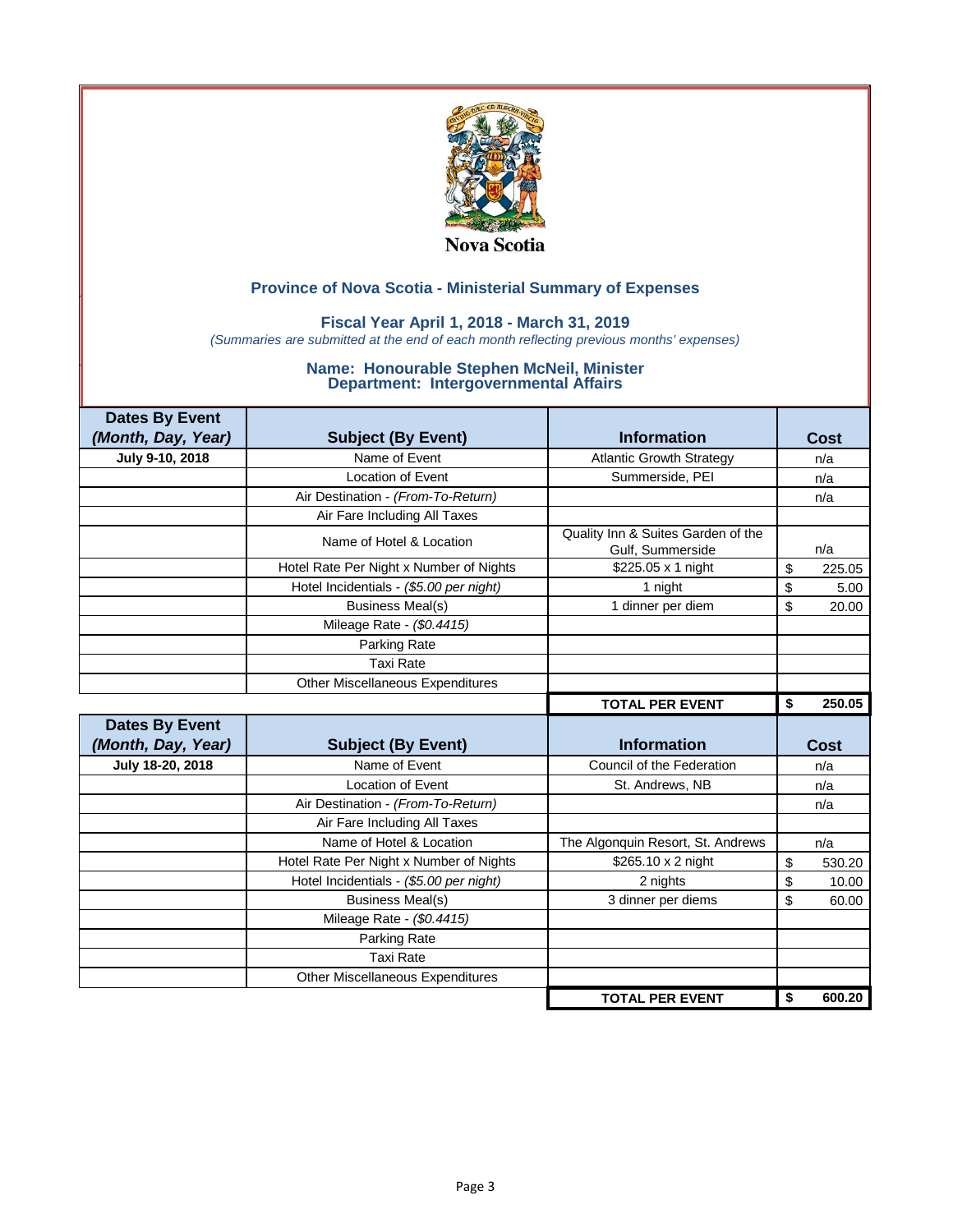

### **Fiscal Year April 1, 2018 - March 31, 2019**

*(Summaries are submitted at the end of each month reflecting previous months' expenses)*

| <b>Dates By Event</b> |                                         |                                                   |                |
|-----------------------|-----------------------------------------|---------------------------------------------------|----------------|
| (Month, Day, Year)    | <b>Subject (By Event)</b>               | <b>Information</b>                                | Cost           |
| July 29-31, 2018      | Name of Event                           | <b>Washington Mission</b>                         | n/a            |
|                       | <b>Location of Event</b>                | Washington, DC / Ottawa, ON                       | n/a            |
|                       | Air Destination - (From-To-Return)      | Halifax-Newark-Washington-Ottawa-<br>Halifax      | n/a            |
|                       | Air Fare Including All Taxes            |                                                   | \$<br>2,155.39 |
|                       | Name of Hotel & Location                | JW Marriott, Washington                           | n/a            |
|                       | Hotel Rate Per Night x Number of Nights | \$269.73 CAD x 1 night                            | \$<br>269.73   |
|                       | Name of Hotel & Location                | Hilton Garden Inn, Ottawa                         | n/a            |
|                       | Hotel Rate Per Night x Number of Nights | \$182.16 CAD x 1 night                            | \$<br>182.16   |
|                       | Hotel Incidentials - (\$5.00 per night) | 2 nights                                          | \$<br>10.00    |
|                       | <b>Business Meal(s)</b>                 | Canadian per diem (1 breakfast)                   | \$<br>8.00     |
|                       | Business Meal(s)                        | International per diems<br>(2 lunches, 2 dinners) | \$<br>175.67   |
|                       | Mileage Rate - (\$0.4415)               |                                                   |                |
|                       | Parking Rate                            |                                                   |                |
|                       | <b>Taxi Rate</b>                        |                                                   |                |
|                       | Other Miscellaneous Expenditures        |                                                   |                |
|                       |                                         | <b>TOTAL PER EVENT</b>                            | \$<br>2,800.95 |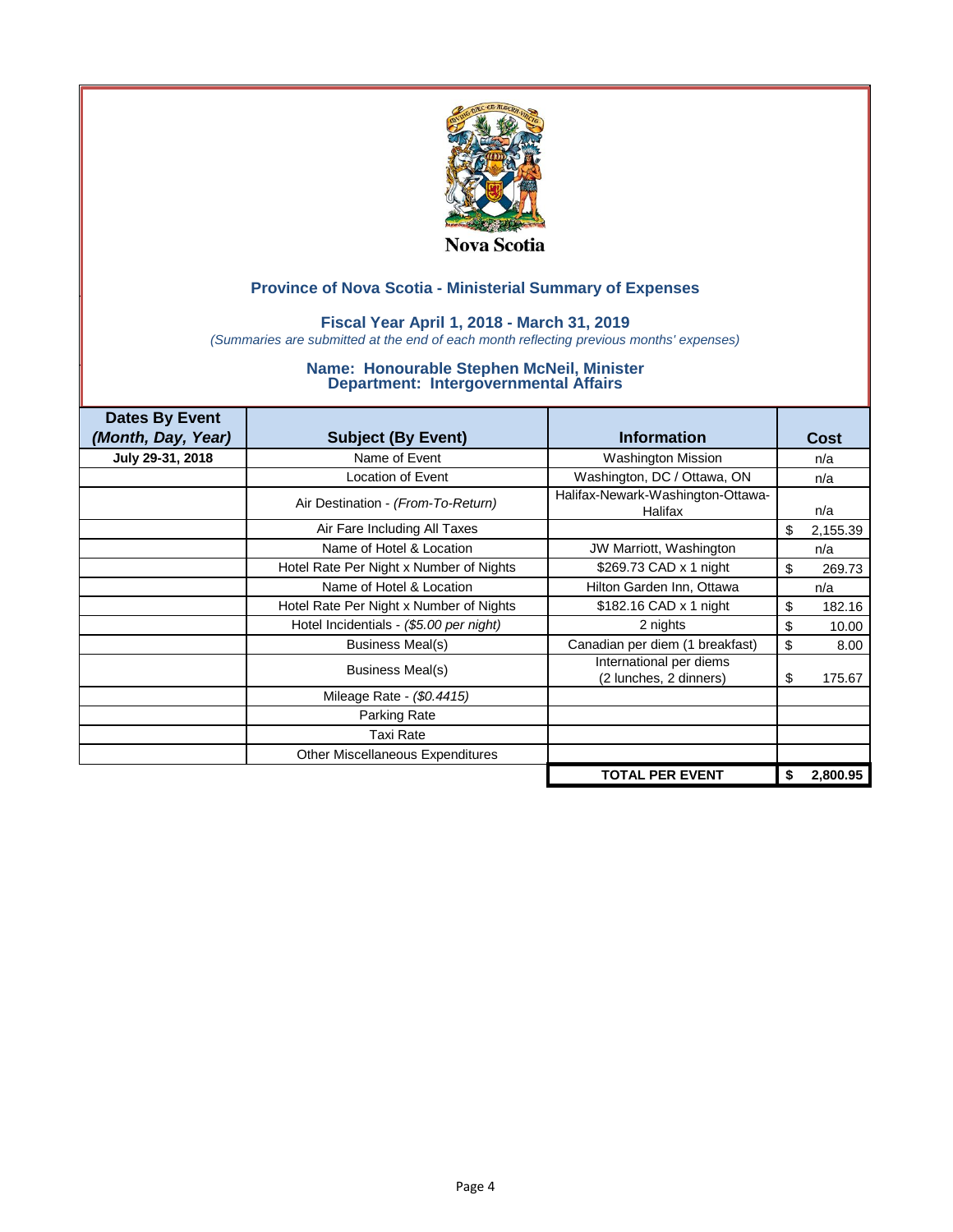

## **Fiscal Year April 1, 2018 - March 31, 2019**

*(Summaries are submitted at the end of each month reflecting previous months' expenses)*

| <b>Dates By Event</b><br>(Month, Day, Year) | <b>Subject (By Event)</b>               | <b>Information</b>     | <b>Cost</b> |
|---------------------------------------------|-----------------------------------------|------------------------|-------------|
| August 2018 (NIL)                           | Name of Event                           |                        | n/a         |
|                                             | <b>Location of Event</b>                |                        | n/a         |
|                                             | Air Destination - (From-To-Return)      |                        | n/a         |
|                                             | Air Fare Including All Taxes            |                        |             |
|                                             | Name of Hotel & Location                |                        | n/a         |
|                                             | Hotel Rate Per Night x Number of Nights |                        |             |
|                                             | Hotel Incidentials - (\$5.00 per night) |                        |             |
|                                             | <b>Business Meal(s)</b>                 |                        |             |
|                                             | Mileage Rate - (\$0.4415)               |                        |             |
|                                             | Parking Rate                            |                        |             |
|                                             | <b>Taxi Rate</b>                        |                        |             |
|                                             | Other Miscellaneous Expenditures        |                        |             |
|                                             |                                         | <b>TOTAL PER EVENT</b> | \$          |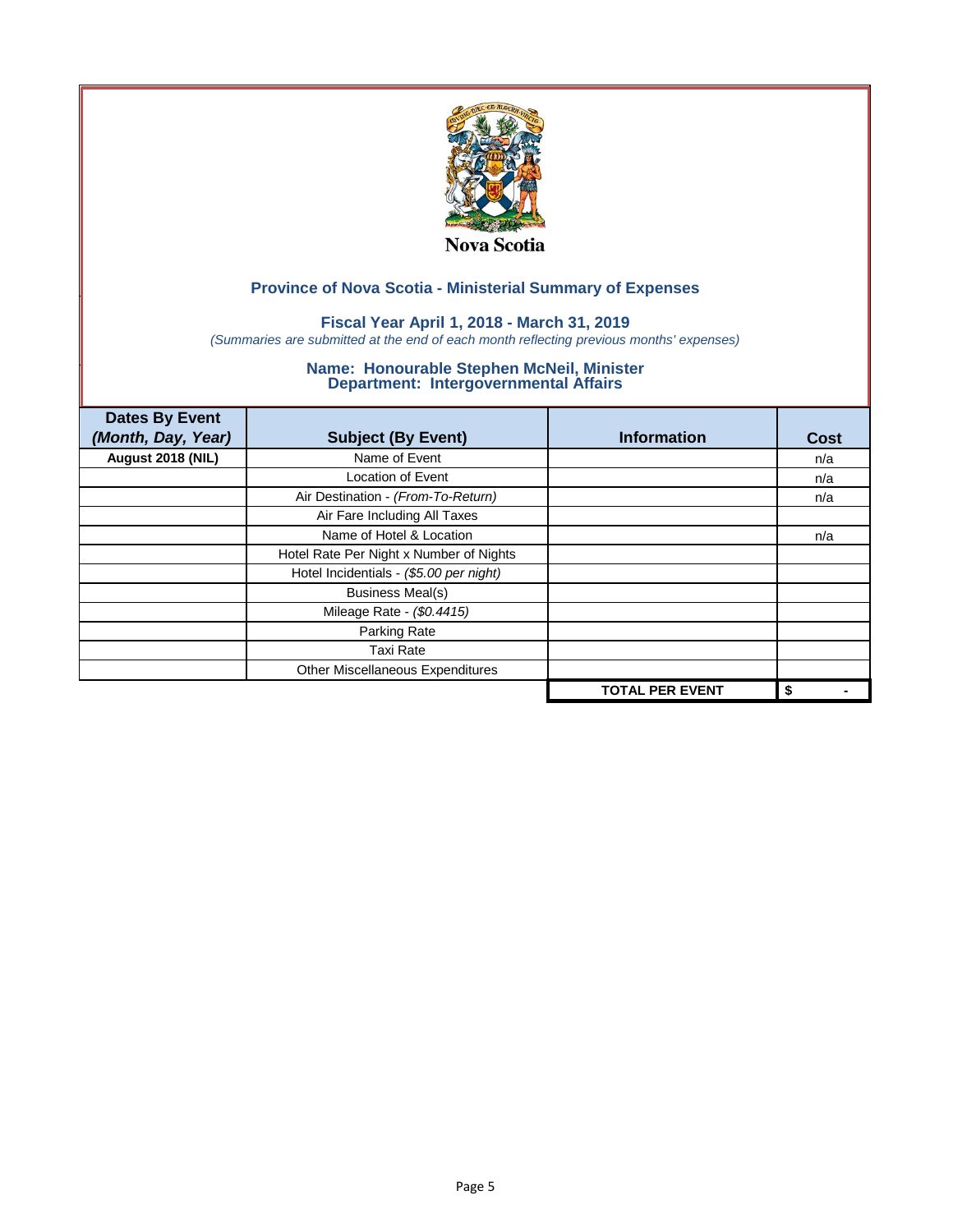

## **Fiscal Year April 1, 2018 - March 31, 2019**

*(Summaries are submitted at the end of each month reflecting previous months' expenses)*

| <b>Dates By Event</b><br>(Month, Day, Year) | <b>Subject (By Event)</b>               | <b>Information</b>     | <b>Cost</b> |
|---------------------------------------------|-----------------------------------------|------------------------|-------------|
| September 2018 (NIL)                        | Name of Event                           |                        | n/a         |
|                                             | <b>Location of Event</b>                |                        | n/a         |
|                                             | Air Destination - (From-To-Return)      |                        | n/a         |
|                                             | Air Fare Including All Taxes            |                        |             |
|                                             | Name of Hotel & Location                |                        | n/a         |
|                                             | Hotel Rate Per Night x Number of Nights |                        |             |
|                                             | Hotel Incidentials - (\$5.00 per night) |                        |             |
|                                             | <b>Business Meal(s)</b>                 |                        |             |
|                                             | Mileage Rate - (\$0.4415)               |                        |             |
|                                             | Parking Rate                            |                        |             |
|                                             | <b>Taxi Rate</b>                        |                        |             |
|                                             | Other Miscellaneous Expenditures        |                        |             |
|                                             |                                         | <b>TOTAL PER EVENT</b> | \$          |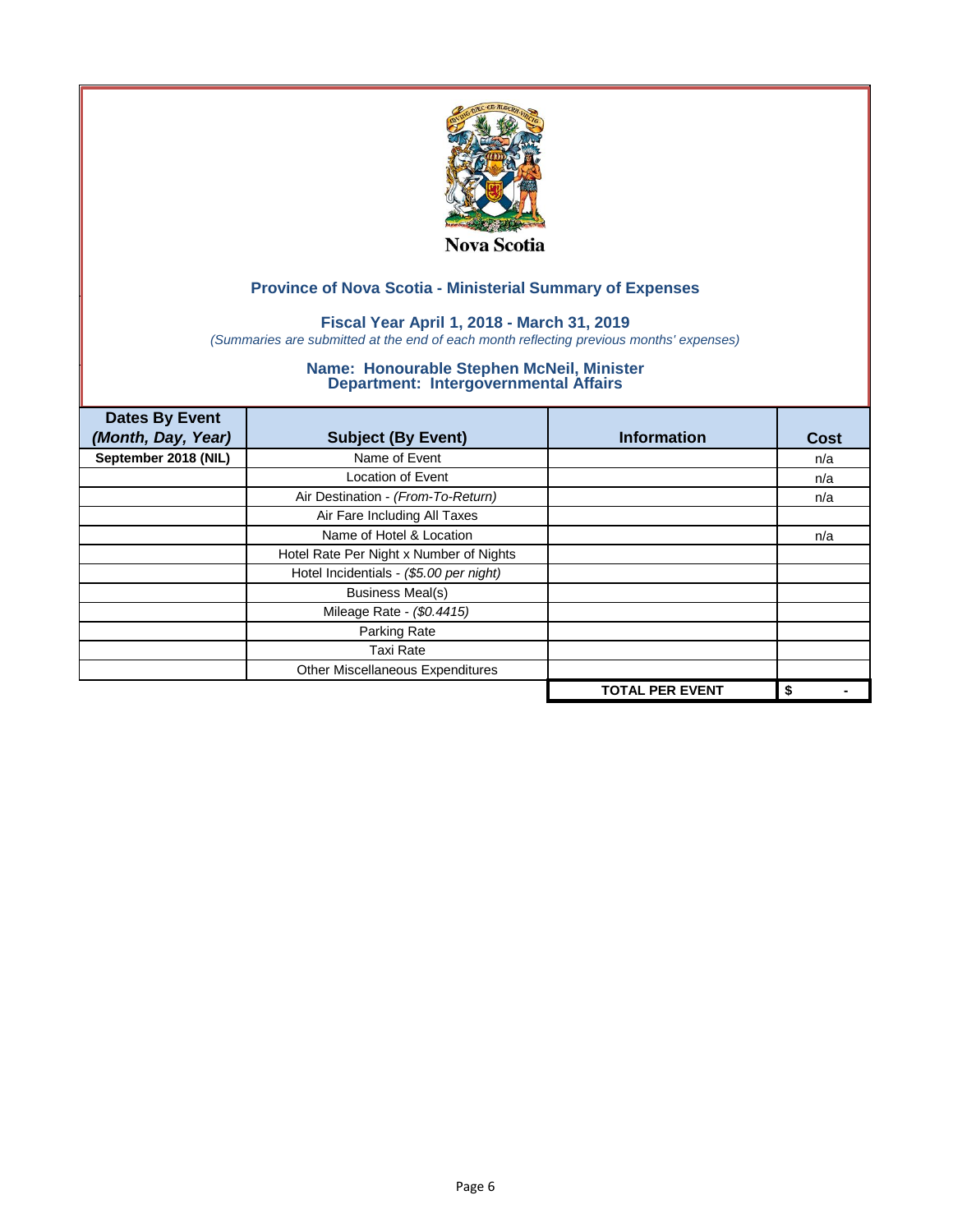

## **Fiscal Year April 1, 2018 - March 31, 2019**

*(Summaries are submitted at the end of each month reflecting previous months' expenses)*

| <b>Dates By Event</b> |                                         |                                               |               |
|-----------------------|-----------------------------------------|-----------------------------------------------|---------------|
| (Month, Day, Year)    | <b>Subject (By Event)</b>               | <b>Information</b>                            | Cost          |
| October 24-25, 2018   | Name of Event                           | Meetings in Calgary                           | n/a           |
|                       | Location of Event                       | Calgary, AB                                   | n/a           |
|                       | Air Destination - (From-To-Return)      | Halifax-Calgary-Halifax                       | n/a           |
|                       | Air Fare Including All Taxes            |                                               | 1,857.99<br>S |
|                       | Name of Hotel & Location                | Fairmont Palliser, Calgary, AB                | n/a           |
|                       | Hotel Rate Per Night x Number of Nights | \$245.87 x 2 nights                           | S<br>491.74   |
|                       | Hotel Incidentials - (\$5.00 per night) | 2 nights                                      | \$<br>10.00   |
|                       | Business Meal(s)                        | Per diems (3 breakfast, 3 lunch, 2<br>dinner) | 109.00<br>S   |
|                       | Mileage Rate - (\$0.4415)               |                                               |               |
|                       | Parking Rate                            |                                               |               |
|                       | Taxi Rate                               | Taxis in Calgary                              | \$<br>41.20   |
|                       | Other Miscellaneous Expenditures        |                                               |               |
|                       |                                         | <b>TOTAL PER EVENT</b>                        | 2.509.93      |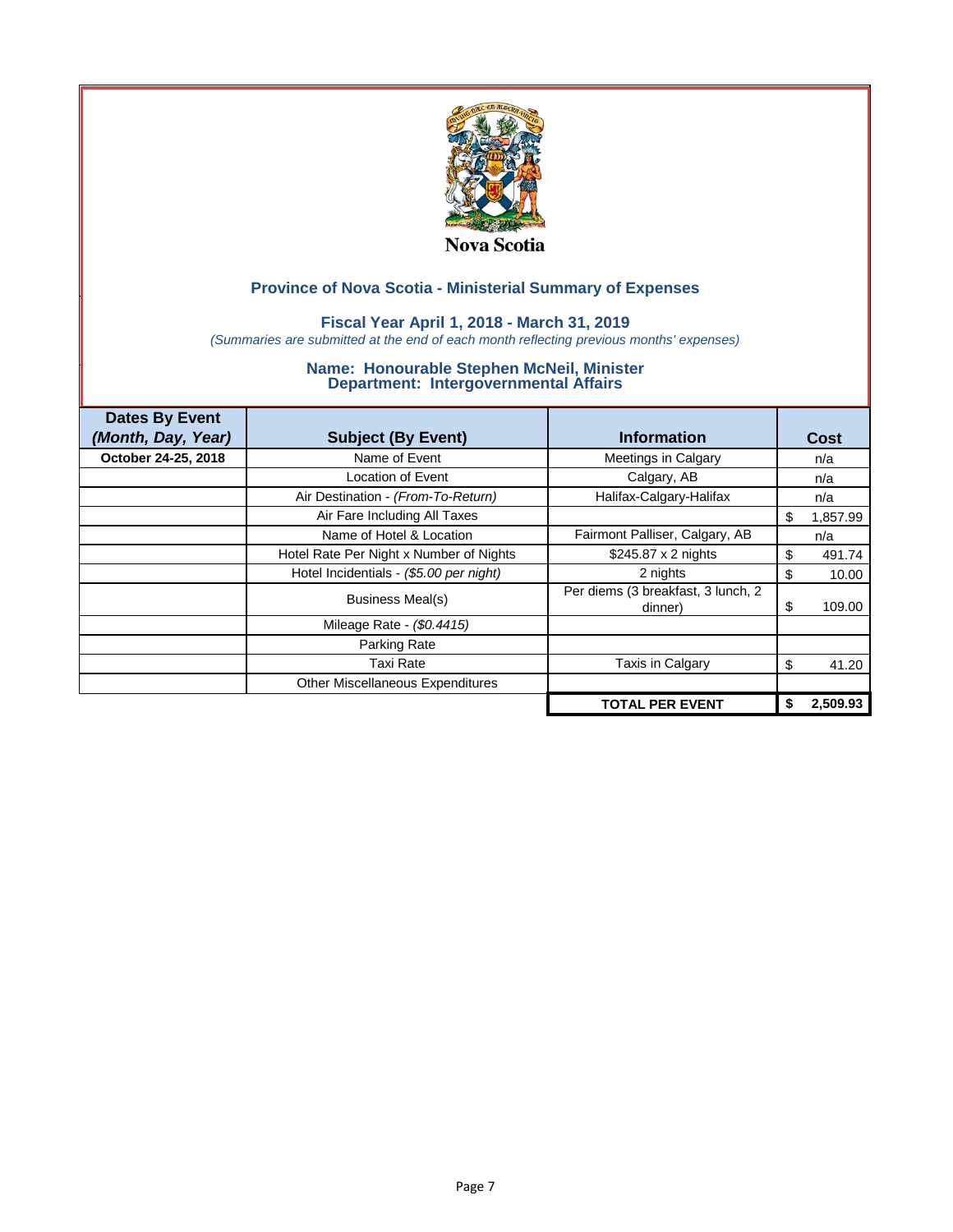

### **Fiscal Year April 1, 2018 - March 31, 2019**

*(Summaries are submitted at the end of each month reflecting previous months' expenses)*

| <b>Dates By Event</b> |                                         |                                                                                 |                          |
|-----------------------|-----------------------------------------|---------------------------------------------------------------------------------|--------------------------|
| (Month, Day, Year)    | <b>Subject (By Event)</b>               | <b>Information</b>                                                              | Cost                     |
| November 10-24, 2018  | Name of Event                           | Asia Trade Mission                                                              | n/a                      |
|                       | <b>Location of Event</b>                | Beijing, Qingdao, Fuzhou,<br>Guangzhou, Shanghai, China / Tokyo,<br>Japan       | n/a                      |
|                       | Air Destination - (From-To-Return)      | Halifax-Toronto-Beijing-Qingdao-<br>Fuzhou-Guangzhou-Shanghai-Tokyo-<br>Halifax | n/a                      |
|                       | Air Fare Including All Taxes            |                                                                                 | \$5,118.55               |
|                       | Name of Hotel & Location                | Four Seasons Hotel, Beijing                                                     | n/a                      |
|                       | Hotel Rate Per Night x Number of Nights | \$288.98 CAD x 1 night<br>\$288.99 CAD x 1 night                                | \$<br>577.97             |
|                       | Name of Hotel & Location                | Intercontinental Hotel, Jinan                                                   | n/a                      |
|                       | Hotel Rate Per Night x Number of Nights | \$156.54 CAD x 1 night                                                          | $\mathfrak{s}$<br>156.54 |
|                       | Name of Hotel & Location                | Hilton, Fuzhou                                                                  | n/a                      |
|                       | Hotel Rate Per Night x Number of Nights | \$230.63 CAD x 1 night                                                          | \$<br>230.63             |
|                       | Name of Hotel & Location                | Grand Hyatt, Guangzhou                                                          | n/a                      |
|                       | Hotel Rate Per Night x Number of Nights | \$394.496 CAD x 5 nights                                                        | \$<br>1,972.48           |
|                       | Name of Hotel & Location                | Fairmont Peace Hotel, Shangai                                                   | n/a                      |
|                       | Hotel Rate Per Night x Number of Nights | \$275.97 CAD x 1 night                                                          | \$<br>275.97             |
|                       | Name of Hotel & Location                | Palace Hotel, Tokyo                                                             | n/a                      |
|                       | Hotel Rate Per Night x Number of Nights | \$489.78 x 2 nights<br>489.79 x 1 night                                         | \$<br>1,469.35           |
|                       | Hotel Incidentials - (\$5.00 per night) | 13 nights                                                                       | \$<br>65.00              |
|                       | <b>Business Meal(s)</b>                 | 1 breakfast per diem                                                            | \$<br>8.00               |
|                       | <b>Business Meal(s)</b>                 | International per diems (3 breakfast,<br>10 lunches, 12 dinners)                | \$<br>1,429.99           |
|                       | Mileage Rate - (\$0.4415)               |                                                                                 |                          |
|                       | Parking Rate                            |                                                                                 |                          |
|                       | <b>Taxi Rate</b>                        | Taxi to airport                                                                 | \$<br>84.00              |
|                       | <b>Other Miscellaneous Expenditures</b> | Laundry                                                                         | \$<br>107.05             |
|                       |                                         | <b>TOTAL PER EVENT</b>                                                          | \$<br>11,495.53          |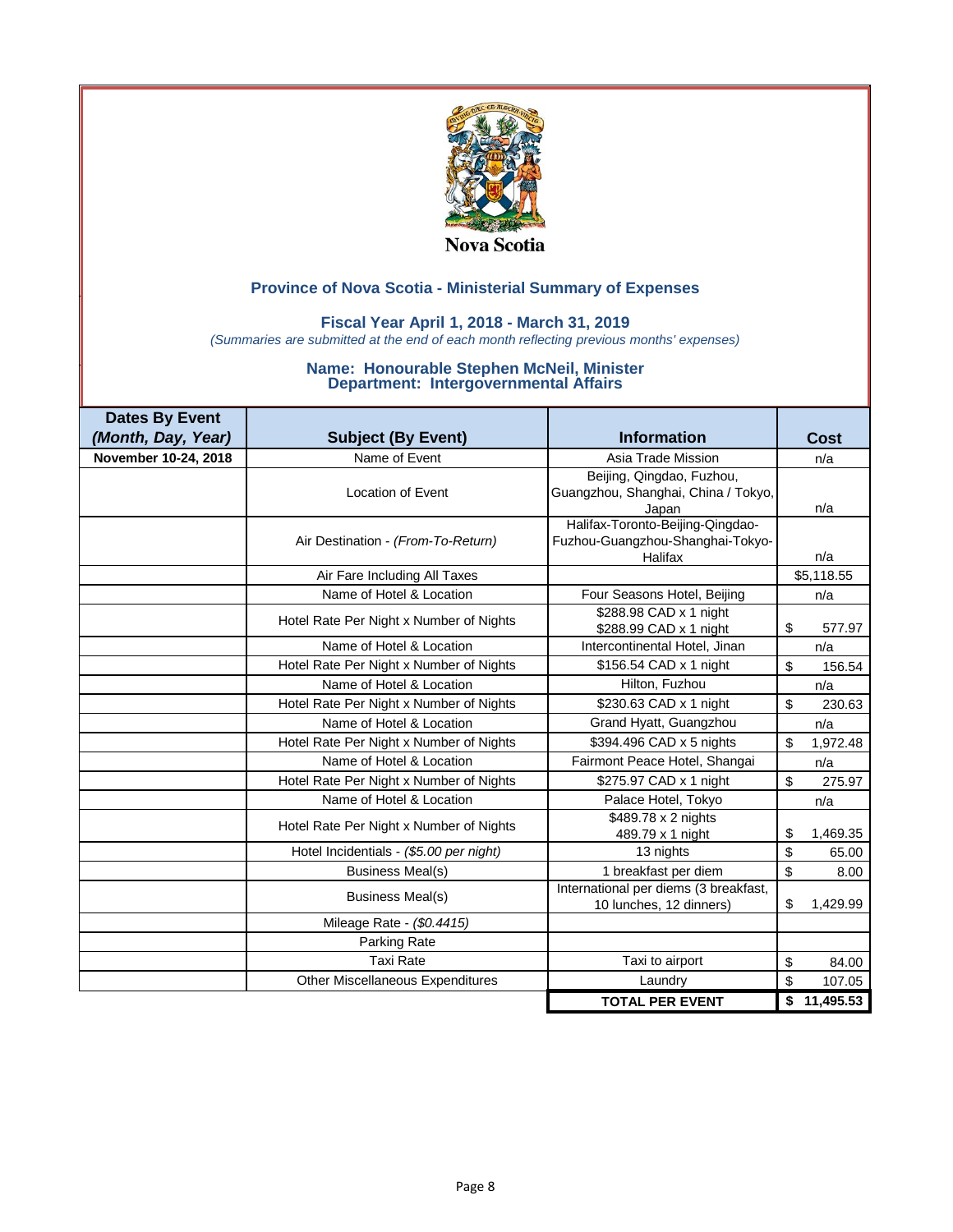

## **Fiscal Year April 1, 2018 - March 31, 2019**

*(Summaries are submitted at the end of each month reflecting previous months' expenses)*

| <b>Dates By Event</b> |                                         |                                      |              |
|-----------------------|-----------------------------------------|--------------------------------------|--------------|
| (Month, Day, Year)    | <b>Subject (By Event)</b>               | <b>Information</b>                   | Cost         |
| December 6-7, 2018    | Name of Event                           | <b>First Ministers' Meeting</b>      | n/a          |
|                       | Location of Event                       | Montreal, QC                         | n/a          |
|                       | Air Destination - (From-To-Return)      | Toronto-Montreal-Halifax             | n/a          |
|                       | Air Fare Including All Taxes            |                                      | 612.22       |
|                       | Name of Hotel & Location                | Marriott Chateau Champlain, Montreal | n/a          |
|                       | Hotel Rate Per Night x Number of Nights | $$189.22 \times 1$ night             | 189.22<br>\$ |
|                       | Hotel Incidentials - (\$5.00 per night) | 1 night                              | \$<br>5.00   |
|                       | <b>Business Meal(s)</b>                 | dinner per diem                      | 20.00<br>\$  |
|                       | Mileage Rate - (\$0.4415)               |                                      |              |
|                       | Parking Rate                            |                                      |              |
|                       | Taxi Rate                               |                                      |              |
|                       | Other Miscellaneous Expenditures        |                                      |              |
|                       |                                         | <b>TOTAL PER EVENT</b>               | 826.44       |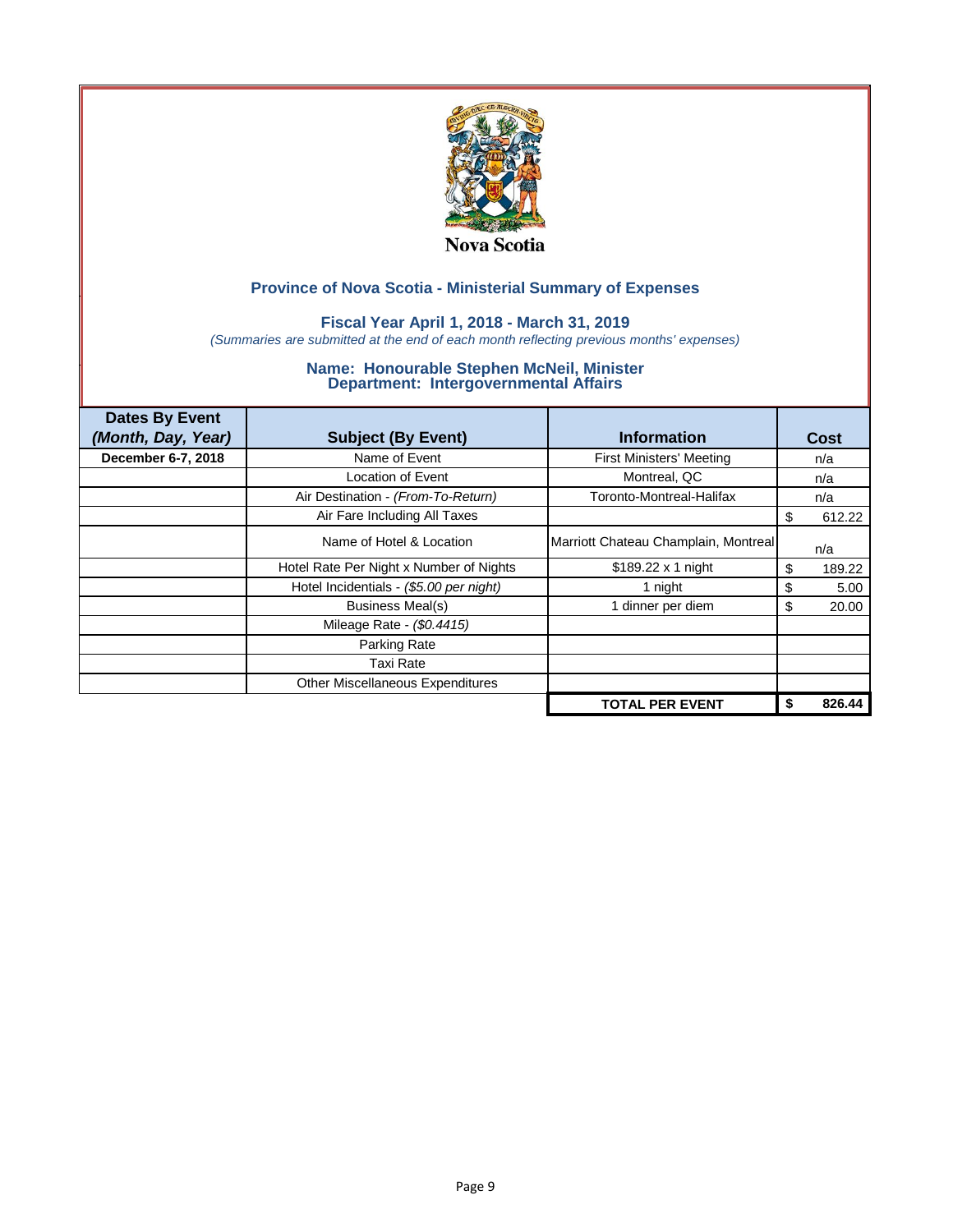

## **Fiscal Year April 1, 2018 - March 31, 2019**

*(Summaries are submitted at the end of each month reflecting previous months' expenses)*

| <b>Dates By Event</b> |                                         |                                                    |              |
|-----------------------|-----------------------------------------|----------------------------------------------------|--------------|
| (Month, Day, Year)    | <b>Subject (By Event)</b>               | <b>Information</b>                                 | Cost         |
| January 22-23, 2019   | Name of Event                           | <b>Council of Atlantic Premiers</b>                | n/a          |
|                       | Location of Event                       | Charlottetown, PE                                  | n/a          |
|                       | Air Destination - (From-To-Return)      |                                                    | n/a          |
|                       | Air Fare Including All Taxes            |                                                    |              |
|                       | Name of Hotel & Location                | Delta Hotels Marriott, Charlottetown,<br><b>PE</b> | n/a          |
|                       | Hotel Rate Per Night x Number of Nights | \$259.41 $\times$ 1 night                          | \$<br>259.41 |
|                       | Hotel Incidentials - (\$5.00 per night) | 1 night                                            | \$<br>5.00   |
|                       | <b>Business Meal(s)</b>                 | dinner per diem                                    | 20.00<br>\$  |
|                       | Mileage Rate - (\$0.4415)               |                                                    |              |
|                       | Parking Rate                            |                                                    |              |
|                       | Taxi Rate                               |                                                    |              |
|                       | Other Miscellaneous Expenditures        |                                                    |              |
|                       |                                         | <b>TOTAL PER EVENT</b>                             | 284.41       |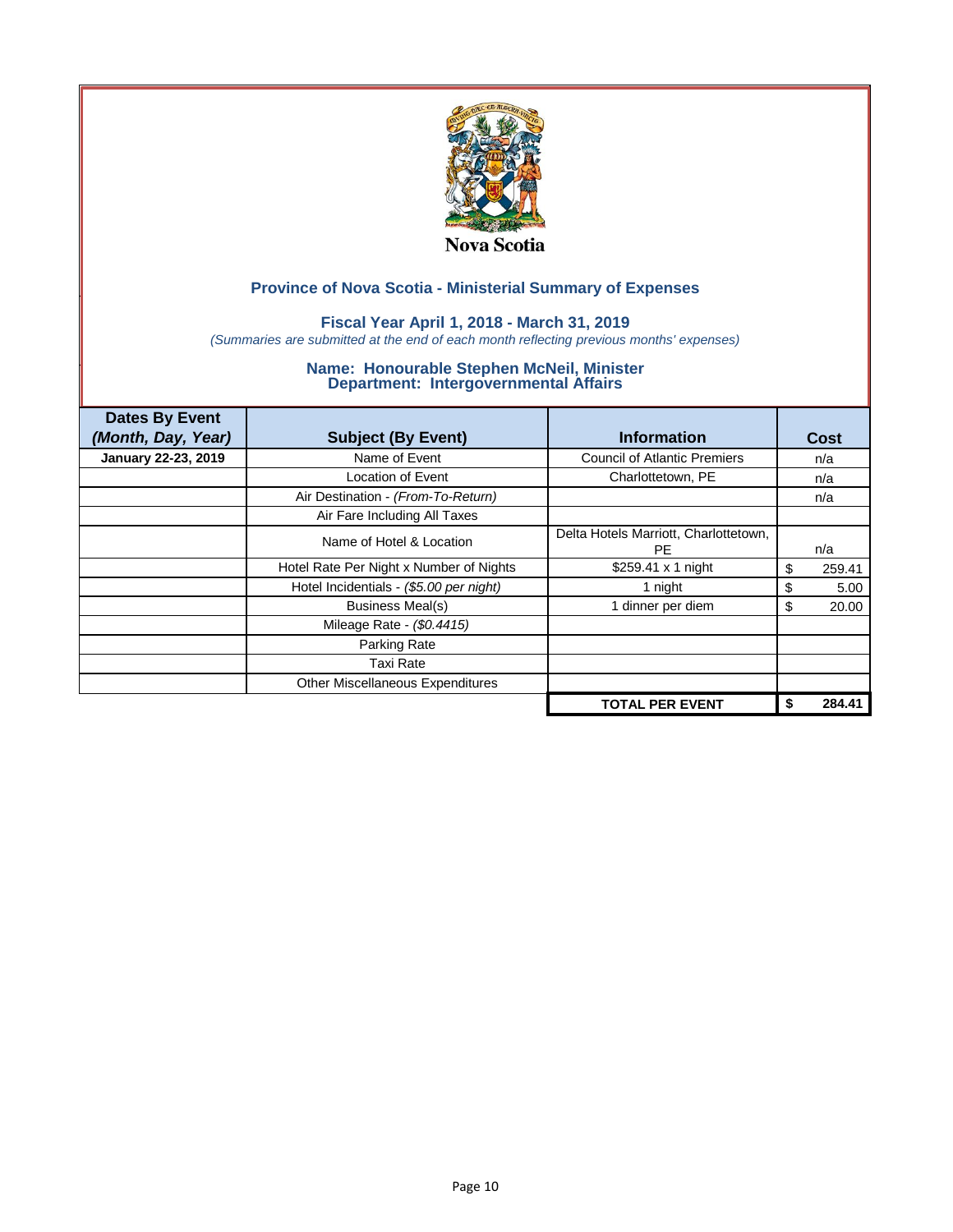

## **Fiscal Year April 1, 2018 - March 31, 2019**

*(Summaries are submitted at the end of each month reflecting previous months' expenses)*

| <b>Dates By Event</b><br>(Month, Day, Year) | <b>Subject (By Event)</b>               | <b>Information</b>     | <b>Cost</b> |
|---------------------------------------------|-----------------------------------------|------------------------|-------------|
| February 2019 (NIL)                         | Name of Event                           |                        | n/a         |
|                                             | <b>Location of Event</b>                |                        | n/a         |
|                                             | Air Destination - (From-To-Return)      |                        | n/a         |
|                                             | Air Fare Including All Taxes            |                        |             |
|                                             | Name of Hotel & Location                |                        | n/a         |
|                                             | Hotel Rate Per Night x Number of Nights |                        |             |
|                                             | Hotel Incidentials - (\$5.00 per night) |                        |             |
|                                             | <b>Business Meal(s)</b>                 |                        |             |
|                                             | Mileage Rate - (\$0.4415)               |                        |             |
|                                             | Parking Rate                            |                        |             |
|                                             | <b>Taxi Rate</b>                        |                        |             |
|                                             | Other Miscellaneous Expenditures        |                        |             |
|                                             |                                         | <b>TOTAL PER EVENT</b> | \$          |